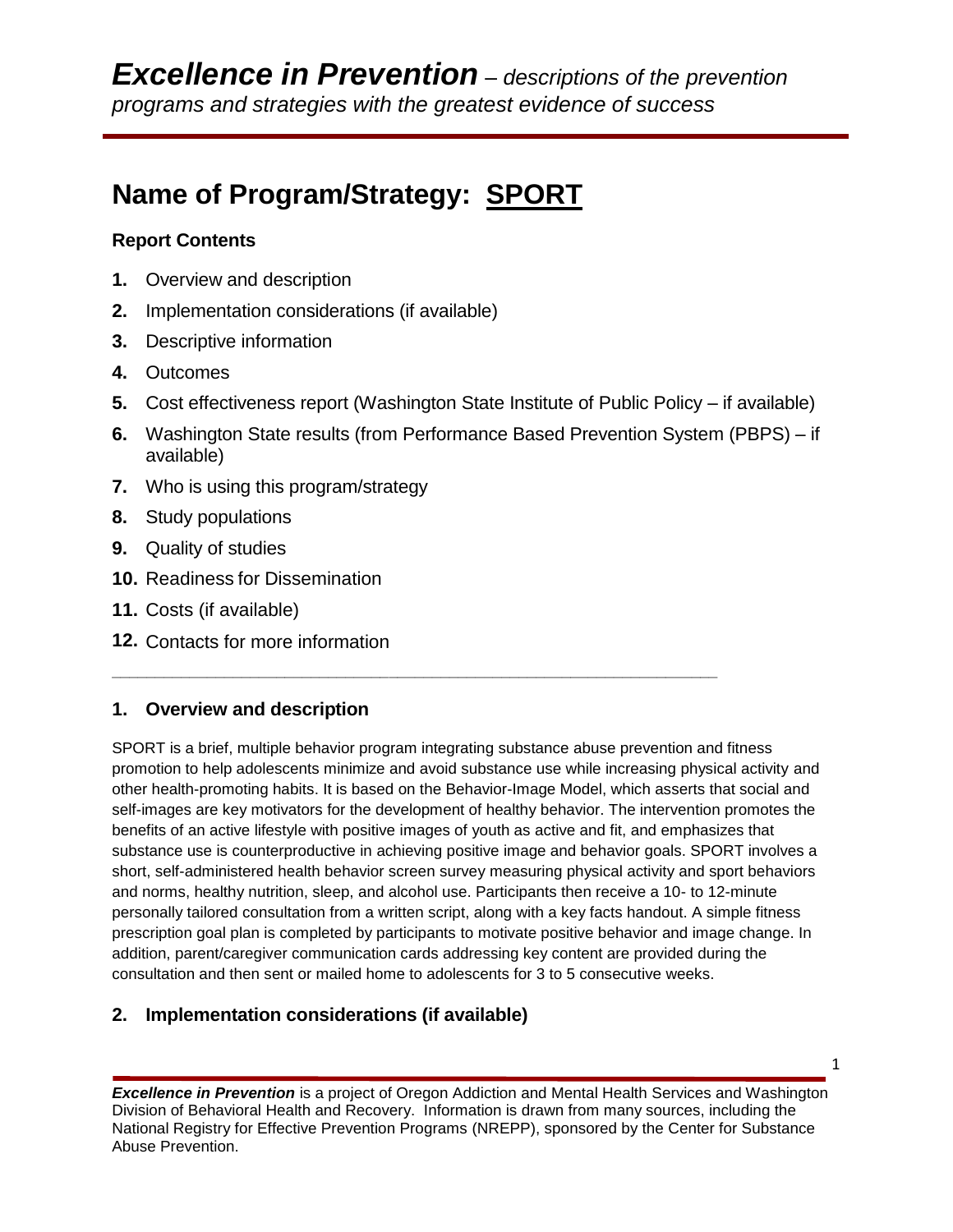## **3. Descriptive information**

| <b>Areas of Interest</b>         | Substance abuse prevention                                                                                                                      |
|----------------------------------|-------------------------------------------------------------------------------------------------------------------------------------------------|
| <b>Outcomes</b>                  | 1: Substance use                                                                                                                                |
|                                  | 2: Substance use risk and protective factors                                                                                                    |
|                                  | 3: Physical activity                                                                                                                            |
| <b>Outcome Categories</b>        | Alcohol                                                                                                                                         |
|                                  | Drugs                                                                                                                                           |
|                                  | Education                                                                                                                                       |
|                                  | Family/relationships                                                                                                                            |
|                                  | Tobacco                                                                                                                                         |
| <b>Ages</b>                      | 13-17 (Adolescent)                                                                                                                              |
| Gender                           | Male                                                                                                                                            |
|                                  | Female                                                                                                                                          |
| <b>Races/Ethnicities</b>         | <b>Black or African American</b>                                                                                                                |
|                                  | White                                                                                                                                           |
|                                  | Race/ethnicity unspecified                                                                                                                      |
| <b>Settings</b>                  | Home                                                                                                                                            |
|                                  | School                                                                                                                                          |
|                                  | Other community settings                                                                                                                        |
| <b>Geographic Locations</b>      | Urban                                                                                                                                           |
|                                  | Suburban                                                                                                                                        |
|                                  | Rural and/or frontier                                                                                                                           |
| <b>Implementation History</b>    | Since it was first implemented in 2002, SPORT has been used in 10<br>sites in the United States, with approximately 2,500 individuals receiving |
|                                  | the intervention. Four evaluation studies have been conducted.                                                                                  |
| <b>NIH Funding/CER Studies</b>   | Partially/fully funded by National Institutes of Health: YesEvaluated in<br>comparative effectiveness research studies: Yes                     |
| <b>Adaptations</b>               | No population- or culture-specific adaptations were identified by the<br>applicant.                                                             |
| <b>Adverse Effects</b>           | No adverse effects, concerns, or unintended consequences were<br>identified by the applicant.                                                   |
| <b>IOM Prevention Categories</b> | Universal                                                                                                                                       |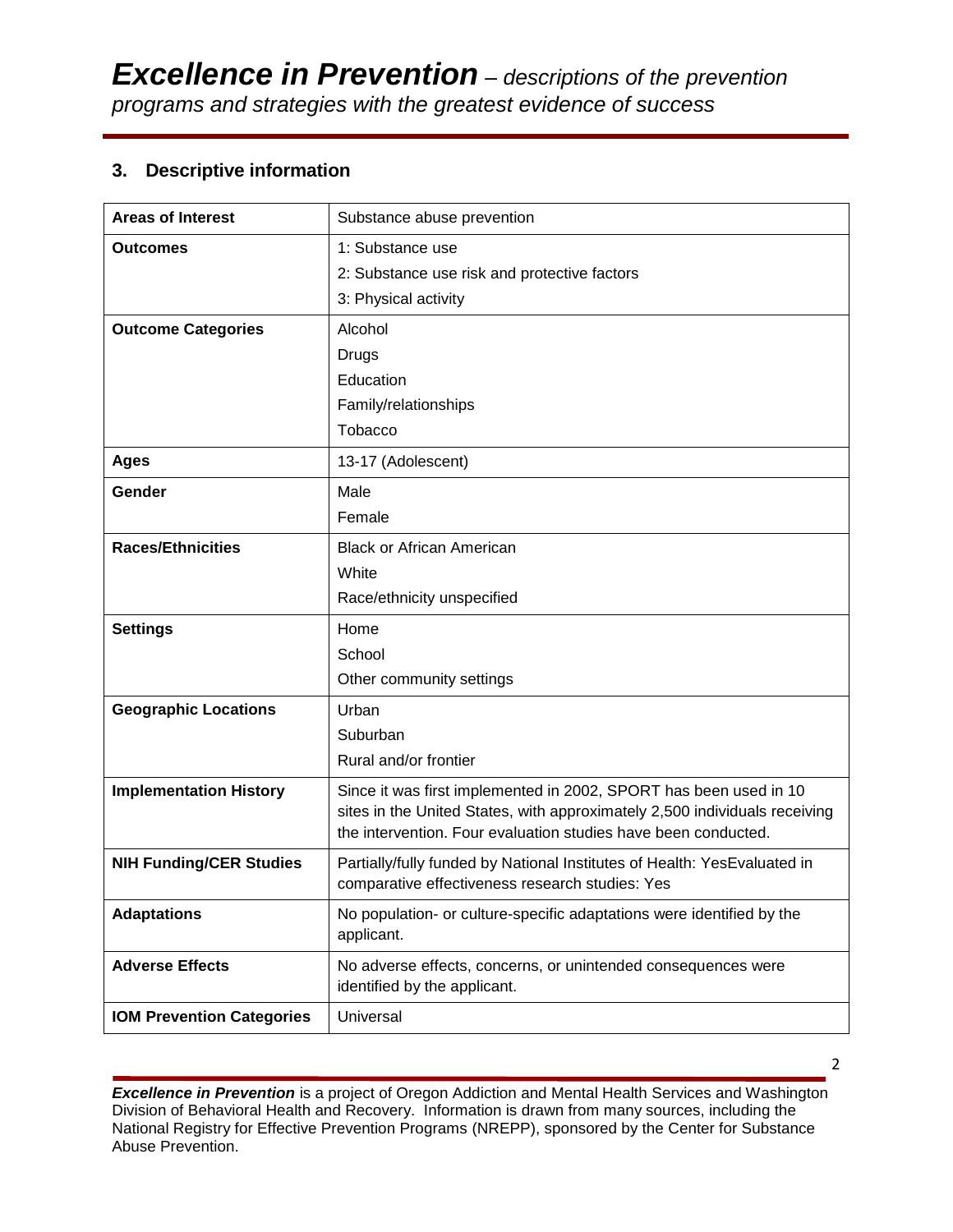## **4. Outcomes**

## **Outcome 1: Substance use**

| <b>Description of Measures</b> | The following substance use outcomes were measured using the<br>Youth Alcohol and Health Survey:                                                                                                                                                                                                                                                                                                                                                                                                                                                                                                                         |  |
|--------------------------------|--------------------------------------------------------------------------------------------------------------------------------------------------------------------------------------------------------------------------------------------------------------------------------------------------------------------------------------------------------------------------------------------------------------------------------------------------------------------------------------------------------------------------------------------------------------------------------------------------------------------------|--|
|                                | Frequency and quantity of use in the past 30 days<br>$\bullet$                                                                                                                                                                                                                                                                                                                                                                                                                                                                                                                                                           |  |
|                                | Heavy use in the past 30 days<br>$\bullet$                                                                                                                                                                                                                                                                                                                                                                                                                                                                                                                                                                               |  |
|                                | Initiation of use (how long the respondent has used the<br>$\bullet$<br>substance)                                                                                                                                                                                                                                                                                                                                                                                                                                                                                                                                       |  |
|                                | Stage of initiation (intention to use the substance in the future)                                                                                                                                                                                                                                                                                                                                                                                                                                                                                                                                                       |  |
|                                | Outcomes were measured at baseline and at 3- and 12-month<br>follow-up.                                                                                                                                                                                                                                                                                                                                                                                                                                                                                                                                                  |  |
| <b>Key Findings</b>            | Findings were based on a comparison of outcomes of students<br>randomly assigned to either the SPORT intervention or a minimal-<br>contact control group that received a wellness brochure (provided in<br>school) and a pamphlet about teen health and fitness (mailed to the<br>home).                                                                                                                                                                                                                                                                                                                                 |  |
|                                | At 3-month follow-up, students who participated in SPORT reported<br>lower frequency and quantity of alcohol use and less heavy use of<br>alcohol in the past 30 days compared with the control group (p<<br>.002). In addition, students who participated in SPORT reported<br>having been drinking for shorter periods of time and had less<br>intention to use alcohol in the future compared with students in the<br>control group ( $p < .002$ ). Students who participated in SPORT also<br>reported less frequent cigarette use in the past 30 days compared<br>with students in the control group ( $p = .01$ ). |  |
|                                | At 12-month follow-up, students who participated in SPORT<br>reported shorter duration of alcohol use ( $p = .03$ ) and less intention<br>to use cigarettes in the future ( $p < .001$ ) compared with students in<br>the control group.                                                                                                                                                                                                                                                                                                                                                                                 |  |
|                                | Drug-using students who participated in SPORT showed significant<br>positive effects at 3-month follow-up compared with drug-using<br>control students in alcohol consumption (frequency, quantity, heavy<br>use), current drug use (cigarette smoking, marijuana use), and past<br>drug use (cigarette smoking, marijuana use), $p < .005$ for all<br>findings. Positive effects for past cigarette and marijuana use<br>continued through 12-month follow-up ( $p < .003$ for both findings).                                                                                                                          |  |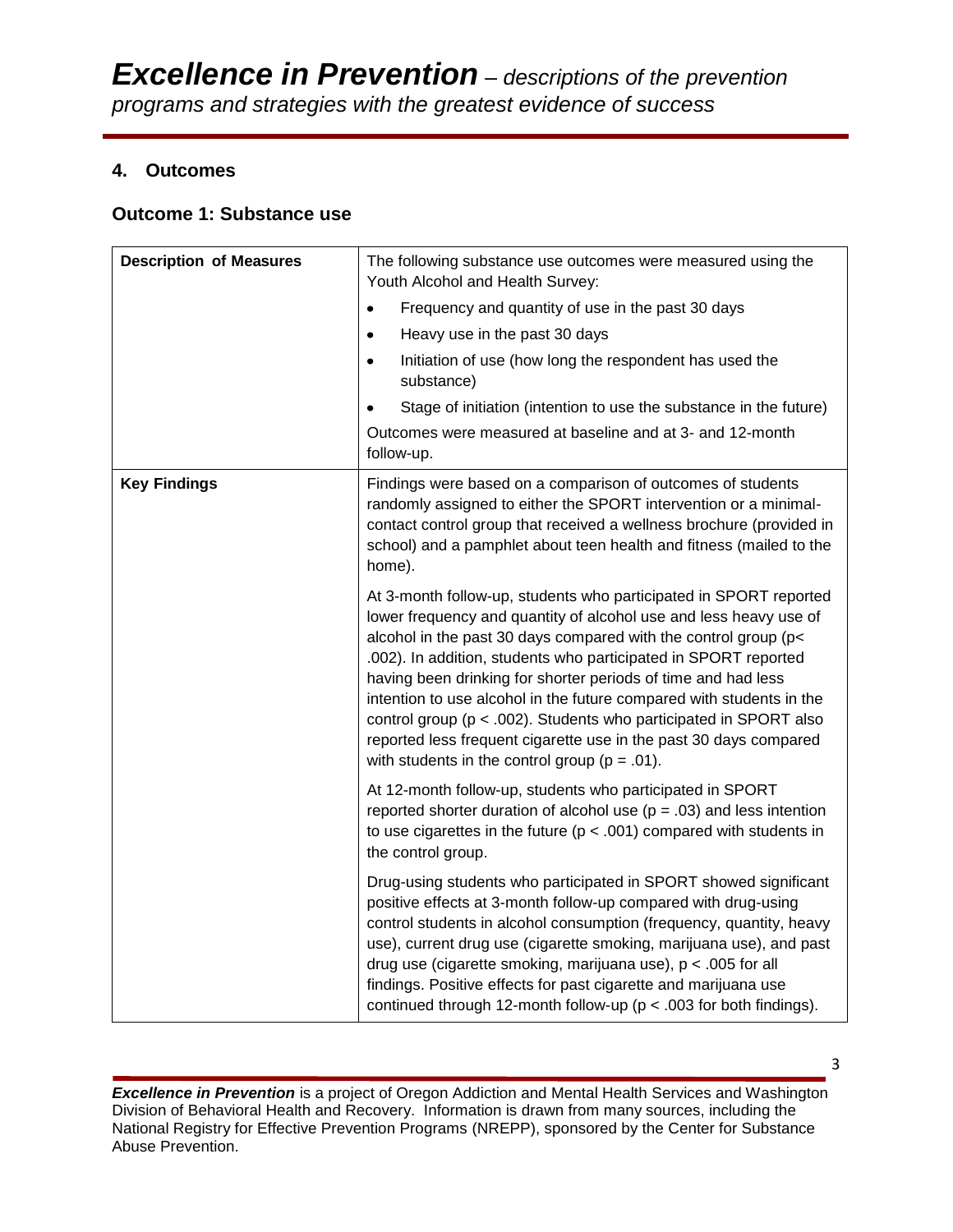| <b>Studies Measuring Outcome</b>  | Study 1                      |
|-----------------------------------|------------------------------|
| <b>Study Designs</b>              | Experimental                 |
| <b>Quality of Research Rating</b> | $3.0(0.0-4.0 \text{ scale})$ |

## **Outcome 2: Substance use risk and protective factors**

| <b>Description of Measures</b> | Substance use risk and protective factors were measured using the<br>Youth Alcohol and Health Survey and the Youth Risk Behavior<br>Survey (YRBS). Measures of risk factors associated with alcohol<br>use included positive expectancy beliefs (perceived benefits of<br>alcohol use), perceived prevalence of alcohol use by peers,<br>influenceability by peers, subjective norms, environmental<br>opportunities for alcohol use, and environmental availability of<br>alcohol. Measures of protective factors associated with alcohol use<br>included negative expectancy beliefs (perceived harm or "cons" of<br>alcohol use), behavioral capability, self-efficacy, self-control,<br>perceived susceptibility to alcohol use, parental monitoring, parent-<br>child communication, parent-child communication about alcohol,<br>value incompatibility, school bonding, and bonding with parents.<br>Substance use risk and protective factors were measured at<br>baseline and 3- and 12-month follow-up. |
|--------------------------------|------------------------------------------------------------------------------------------------------------------------------------------------------------------------------------------------------------------------------------------------------------------------------------------------------------------------------------------------------------------------------------------------------------------------------------------------------------------------------------------------------------------------------------------------------------------------------------------------------------------------------------------------------------------------------------------------------------------------------------------------------------------------------------------------------------------------------------------------------------------------------------------------------------------------------------------------------------------------------------------------------------------|
| <b>Key Findings</b>            | Findings were based on a comparison of outcomes of students<br>randomly assigned to either the SPORT intervention or a minimal-<br>contact control group that received a wellness brochure (provided in<br>school) and a pamphlet about teen health and fitness (mailed to the<br>home).                                                                                                                                                                                                                                                                                                                                                                                                                                                                                                                                                                                                                                                                                                                         |
|                                | At 3-month follow-up, compared with students in the control group,<br>students who participated in SPORT demonstrated greater<br>protection from alcohol use on measures of negative expectancy<br>beliefs, behavioral capability, perceived susceptibility to alcohol use,<br>parental monitoring, and parent-child communication ( $p < .05$ for all<br>findings) and less risk on measures of intentions to use alcohol in<br>the next 6 months, attitudes toward alcohol, perceived prevalence of<br>alcohol use by peers, and influenceability toward alcohol use (p <<br>.02 for all findings).                                                                                                                                                                                                                                                                                                                                                                                                            |
|                                | At 12-month follow-up, compared with students in the control group,<br>students who participated in SPORT demonstrated greater<br>protection from alcohol use on measures of parent-child<br>communication ( $p = .006$ ) and positive parent-child relationship ( $p =$                                                                                                                                                                                                                                                                                                                                                                                                                                                                                                                                                                                                                                                                                                                                         |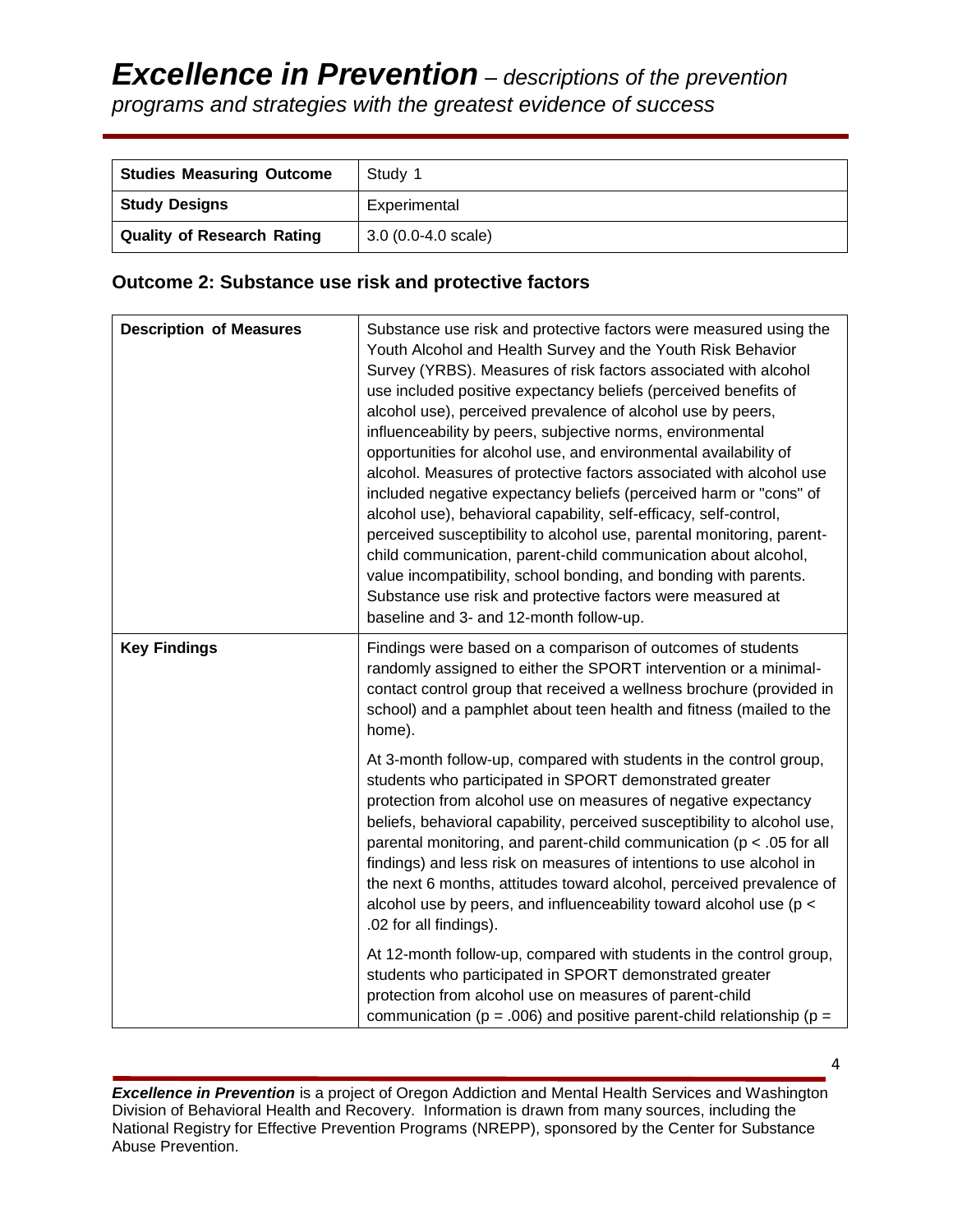# *Excellence in Prevention – descriptions of the prevention programs and strategies with the greatest evidence of success*

|                                   | .05). However, SPORT participants showed less protection relative<br>to control group students on measures of perceived susceptibility at<br>12-month follow-up ( $p = .03$ ). On risk factors, students who<br>participated in SPORT demonstrated lower risk for alcohol use than<br>students in the control group on measures of intentions to use<br>alcohol in the next 6 months ( $p = .05$ ). |
|-----------------------------------|-----------------------------------------------------------------------------------------------------------------------------------------------------------------------------------------------------------------------------------------------------------------------------------------------------------------------------------------------------------------------------------------------------|
| <b>Studies Measuring Outcome</b>  | Study 1                                                                                                                                                                                                                                                                                                                                                                                             |
| <b>Study Designs</b>              | Experimental                                                                                                                                                                                                                                                                                                                                                                                        |
| <b>Quality of Research Rating</b> | $2.8(0.0-4.0 scale)$                                                                                                                                                                                                                                                                                                                                                                                |

## **Outcome 3: Physical activity**

| <b>Description of Measures</b>    | Physical activity was measured using the YRBS, which assesses a<br>student's engagement in moderate and vigorous physical activity.<br>Physical activity was measured at baseline and 3- and 12-month<br>follow-up.                                                                                                                      |  |
|-----------------------------------|------------------------------------------------------------------------------------------------------------------------------------------------------------------------------------------------------------------------------------------------------------------------------------------------------------------------------------------|--|
| <b>Key Findings</b>               | Findings were based on a comparison of outcomes of students<br>randomly assigned to either the SPORT intervention or a minimal-<br>contact control group that received a wellness brochure (provided in<br>school) and a pamphlet about teen health and fitness (mailed to the<br>home).                                                 |  |
|                                   | At 3-month follow-up, students who participated in SPORT reported<br>higher levels of moderate physical activity compared with students<br>in the control group ( $p = .007$ ). No overall effects were found for<br>vigorous physical activity at 3- and 12-month follow-up.                                                            |  |
|                                   | Drug-using students who participated in SPORT showed no effects<br>on exercise habits at 3-month follow-up. However, significant<br>positive effects were found for exercise habits (moderate physical<br>activity, vigorous physical activity) at 12 months relative to drug-<br>using control students ( $p = .01$ for both findings). |  |
| <b>Studies Measuring Outcome</b>  | Study 1                                                                                                                                                                                                                                                                                                                                  |  |
| <b>Study Designs</b>              | Experimental                                                                                                                                                                                                                                                                                                                             |  |
| <b>Quality of Research Rating</b> | $2.9(0.0-4.0 scale)$                                                                                                                                                                                                                                                                                                                     |  |

# **5. Cost effectiveness report (Washington State Institute of Public Policy – if available)**

*Excellence in Prevention* is a project of Oregon Addiction and Mental Health Services and Washington Division of Behavioral Health and Recovery. Information is drawn from many sources, including the National Registry for Effective Prevention Programs (NREPP), sponsored by the Center for Substance Abuse Prevention.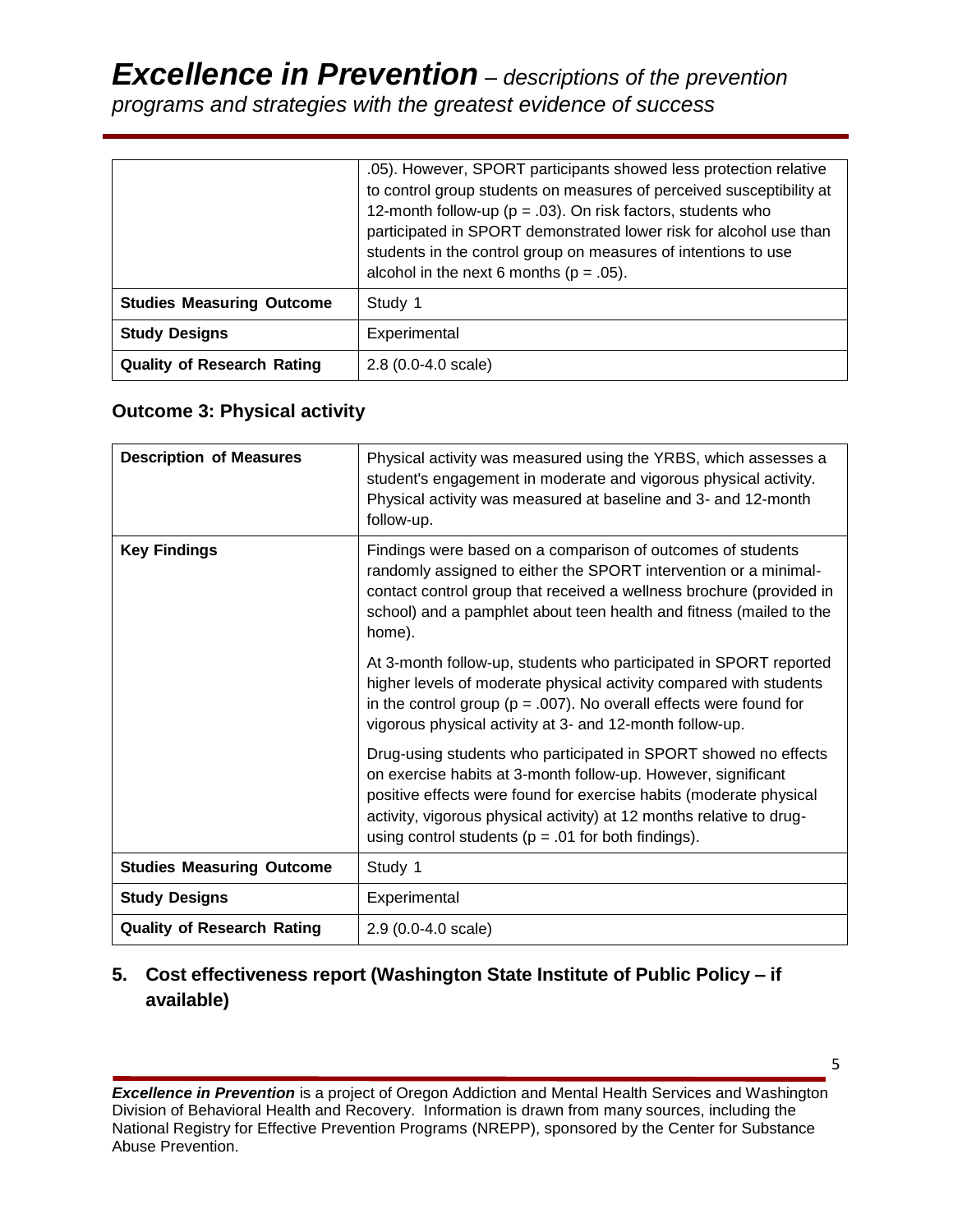# **6. Washington State results (from Performance Based Prevention System (PBPS) – if available)**

## **7. Who is using this program/strategy**

| <b>Washington Counties</b> | <b>Oregon Counties</b> |
|----------------------------|------------------------|
|                            |                        |

## **8. Study populations**

The studies reviewed for this intervention included the following populations, as reported by the study authors.

| <b>Study</b> | Age                | Gender     | <b>Race/Ethnicity</b>               |
|--------------|--------------------|------------|-------------------------------------|
| Study 1      | 13-17 (Adolescent) | 56% Female | 51% White                           |
|              |                    | 44% Male   | 27.5% Race/ethnicity<br>unspecified |
|              |                    |            | 21.5% Black or African<br>American  |

## **9. Quality of studies**

The documents below were reviewed for Quality of Research. Other materials may be available. For more information, contact the developer(s).

#### **Study 1**

Werch, C., Moore, M. J., DiClemente, C. C., Bledsoe, R. & Jobli, E. (2005). A multi-health behavior intervention integrating physical activity and substance use prevention for adolescents. Prevention Science, 6(3), 213-226.

#### **Supplementary Materials**

Werch, C. (2007). The Behavior-Image Model: A paradigm for integrating prevention and health promotion in brief interventions. Health Education Research, 22(5), 677-690.

### **Quality of Research Ratings by Criteria (0.0-4.0 scale)**

External reviewers independently evaluate the Quality of Research for an intervention's reported results using six criteria:

- 1. Reliability of measures
- 2. Validity of measures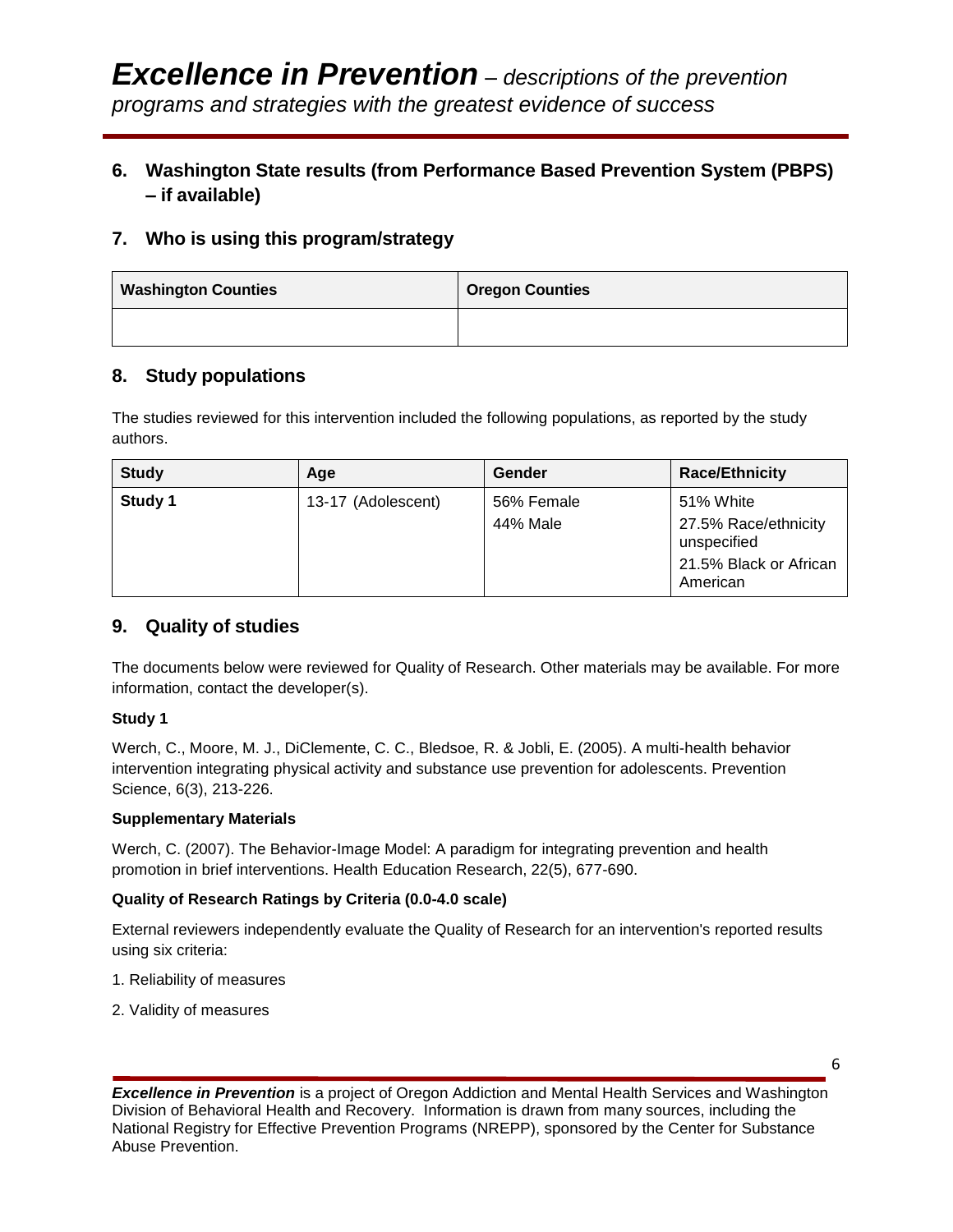- 3. Intervention fidelity
- 4. Missing data and attrition
- 5. Potential confounding variables
- 6. Appropriateness of analysis

For more information about these criteria and the meaning of the ratings, see Quality of Research.

| <b>Outcome</b>                                     | Reliability<br>of<br>Measures | Validity of<br>Measures | Fidelity | Missing<br>Data/Attrition | Confounding<br>Variables | Data<br>Analysis | Overall<br>Rating |
|----------------------------------------------------|-------------------------------|-------------------------|----------|---------------------------|--------------------------|------------------|-------------------|
| 1: Substance use                                   | 2.8                           | 3.0                     | 3.0      | 3.0                       | 3.0                      | 3.0              | 3.0               |
| 2: Substance use<br>risk and protective<br>factors | 2.5                           | 2.5                     | 3.0      | 3.0                       | 3.0                      | 3.0              | 2.8               |
| 3: Physical activity                               | 2.5                           | 2.8                     | 3.0      | 3.0                       | 3.0                      | 3.0              | 2.9               |

#### **Study Strengths**

The YRBS is a widely used instrument with strong psychometric properties and has been used with diverse populations. To bolster treatment fidelity, the developers provided systematic training for project staff and a standardized research and data collection protocol. Attrition and missing data were low.

#### **Study Weaknesses**

Little information was provided on the psychometric properties of the Health and Fitness Screen or its appropriateness for use with diverse ethnic and gender groups; while not an outcome measure, this screening tool is a core component of the intervention. Given the known health disparities among ethnic groups and differential activity levels by gender, the lack of information provided about group differences at baseline or in the outcomes was a concern.

### **10. Readiness for Dissemination**

The documents below were reviewed for Readiness for Dissemination. Other materials may be available. For more information, contact the developer(s).

#### **Dissemination Materials**

Brief Programs for Health. (2006). SPORT high school version. Jacksonville, FL: Author. Brief Programs for Health. (2006). SPORT middle school version. Jacksonville, FL: Author. SPORT Web site, http://briefprograms.com

Youth Health Survey: Brief Version. (2007).

#### **Readiness for Dissemination Ratings by Criteria (0.0-4.0 scale)**

External reviewers independently evaluate the intervention's Readiness for Dissemination using three criteria: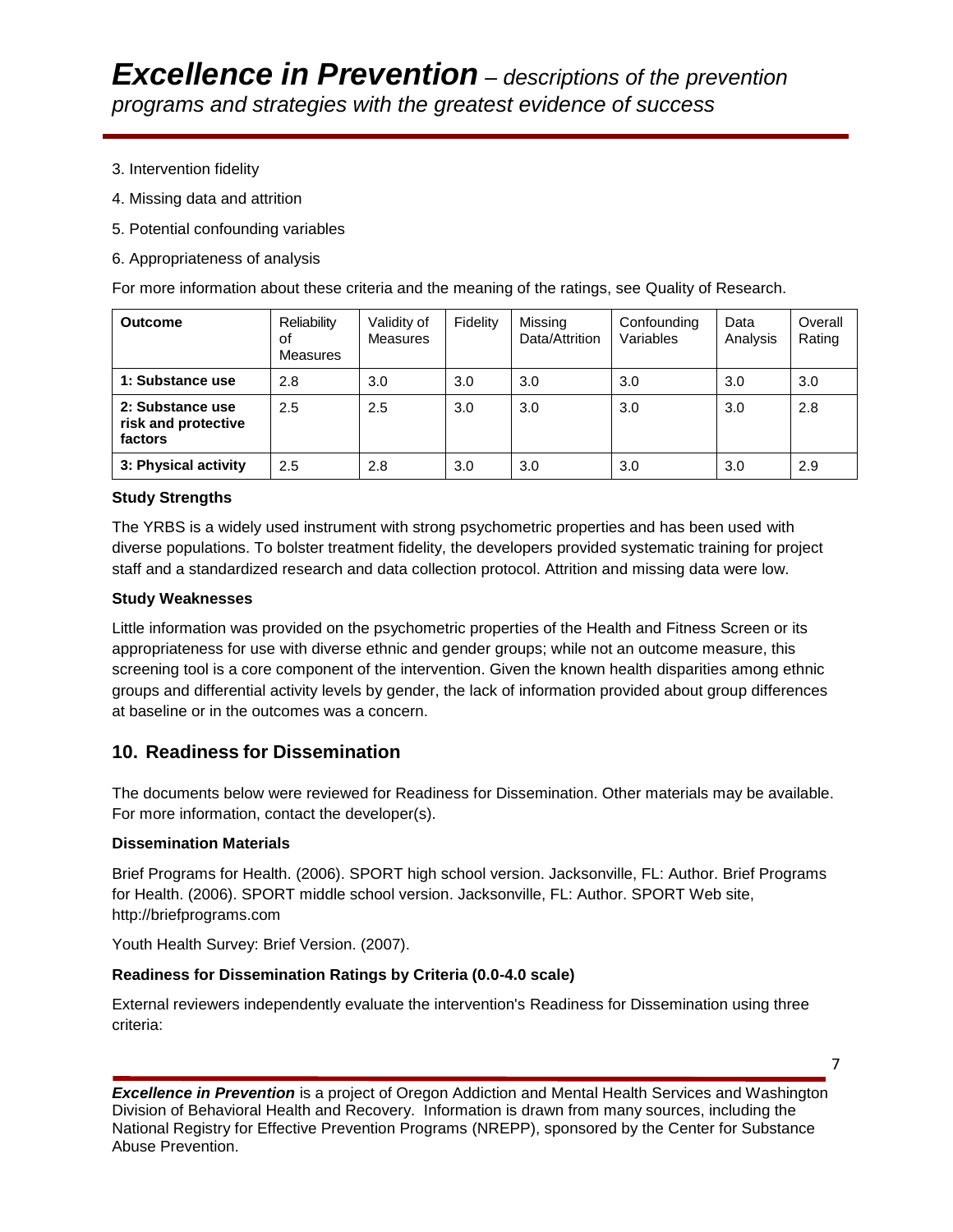- 1. Availability of implementation materials
- 2. Availability of training and support resources
- 3. Availability of quality assurance procedures

For more information about these criteria and the meaning of the ratings, see Readiness for Dissemination.

| Implementation   | <b>Training and Support</b> | <b>Quality Assurance</b> | <b>Overall Rating</b> |
|------------------|-----------------------------|--------------------------|-----------------------|
| <b>Materials</b> | <b>Resources</b>            | <b>Procedures</b>        |                       |
| 2.3              | 1.8                         | 2.3                      | 2.1                   |

#### **Dissemination Strengths**

Most of the implementation materials are straightforward and easy to use. Developers are available to provide guidance to interested implementation sites on program implementation and evaluation. An outcome measure and several tools for facilitating implementation fidelity are provided to support quality assurance.

#### **Dissemination Weaknesses**

The fitness consultation scripts could be awkward if implemented without training, and additional guidance is needed for adapting these scripts for use with some audiences. Additional information for implementation planning and recruiting participants is needed. The program does not have a standardized training curriculum for implementer training. Additional guidance is needed for administering and using data derived from the outcome measure.

## **11. Costs (if available)**

The information below was provided by the developer and may have changed since the time of review. For detailed information on implementation costs (e.g., staffing, space, equipment, materials shipping and handling), contact the developer.

| <b>Item Description</b>                                                               | Cost                                                                                                              | <b>Required by Program</b><br><b>Developer</b> |
|---------------------------------------------------------------------------------------|-------------------------------------------------------------------------------------------------------------------|------------------------------------------------|
| SPORT kit for the individual or<br>group version (includes CD and<br>online training) | \$1,999 for two interventionists,<br>and \$499 for each additional<br>interventionist                             | Yes                                            |
| <b>SPORT</b> booklet                                                                  | \$14.99 each                                                                                                      | No                                             |
| Parent-adolescent flyers                                                              | \$2.99 for a set of three for the<br>older adolescent, or \$4.99 for a<br>set of five for the young<br>adolescent | <b>No</b>                                      |